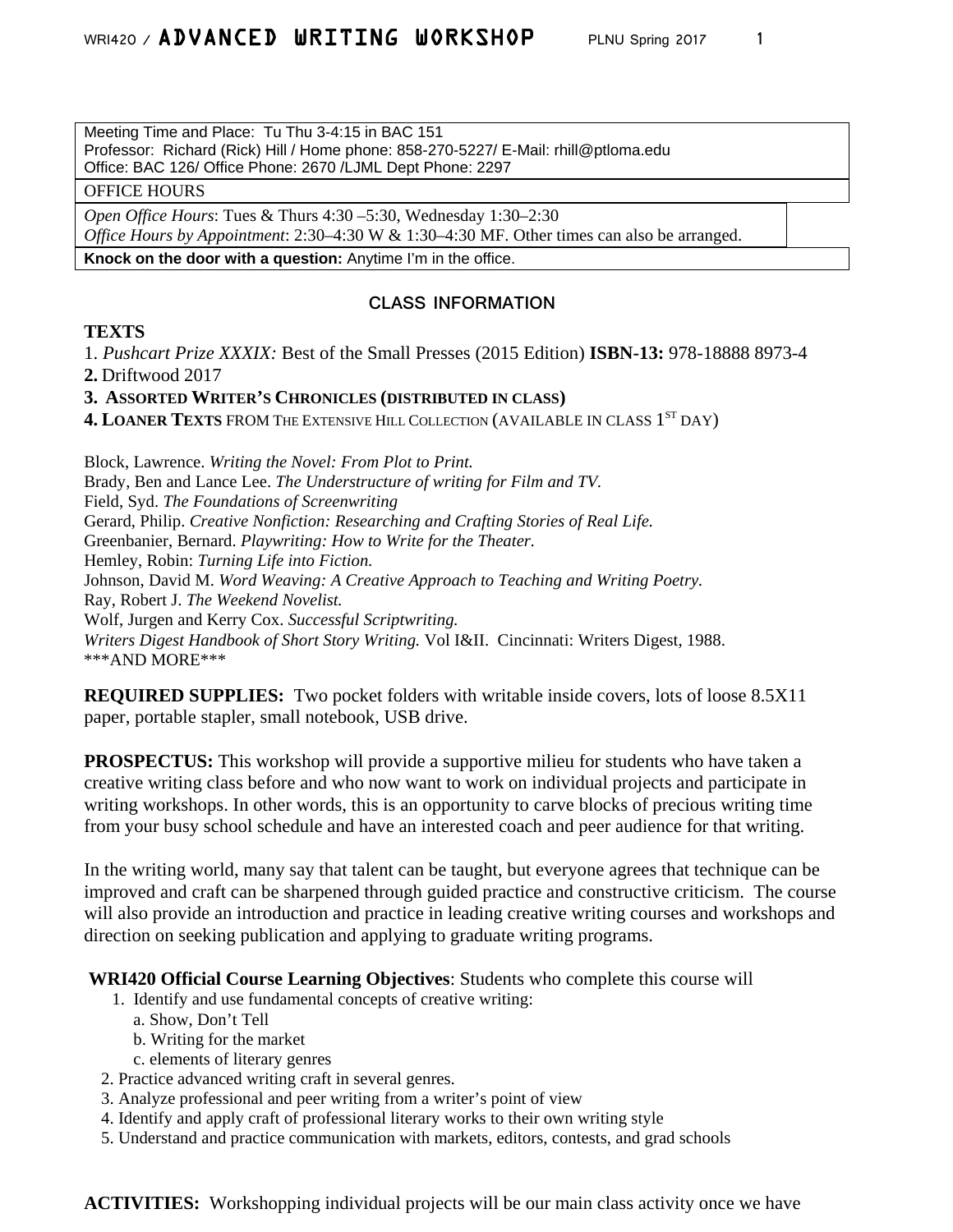generated new material to workshop. We will also write serial poems and stories, review current literary magazines, watch videos of contemporary writers, review publication mechanics and publishing opportunities, discuss graduate school and employment in writing, and practice formal readings of completed projects.

**FOCUS and EXPECTATIONS:** Students may work on independent projects in fiction (short story or novel), poetry, creative nonfiction (pure and applied), or drama (screenwriting or playwriting). Students may also choose any custom configuration of the above approved by the professor. Prestructured semester plans are also available for students who need or want them. I will read and comment on all of your projects, and each student should take the initiative to make appointments to meet with me for conferences at least twice during the semester, with the first conference before midterm.

## **ASSIGNMENTS**

## **Reading**

Students will read and be prepared to discuss daily assigned writings from the Pushcart volume, the loaner textbooks, the *AWP Chronicle*, and other sources. **Being prepared includes at least a halfpage of single-spaced, typed notes on each assignment, due at the beginning of the class period in which the assigned item is discussed**. These notes should not be summary, but should otherwise demonstrate that you have done the reading. Answer the questions: What is the takeaway for me? What can I use? What won't I use? Then add any further comments you have room for.

**NEW Writing:** Four times during the semester (about every three weeks) each student will turn in at least 3 pages of new poetry or 5 pages of new prose, or 5-10 pages of new script. "New" is defined as conceived and written after January 1, 2017. It is understood that this new work is raw, fresh, and incomplete, but do include page numbers, present in the How To Send format and use your spell checker. Do NOT turn in a first draft/freewrite—go over it at least once before you print it. Also do not turn in work written for another class taken concurrently (WRI320, 321,322, etc.) for these assignments. **The temptation for writers is to rest on our laurels and fine-tune, but this class is mainly about moving forward.** 

*In addition to the above, various short readings and/or writing exercises will be assigned for both in and out of class throughout the semester.*

## **Workshops**

Each student will put before the class at least two workshop-ready projects during the semester at regularly scheduled intervals.

-A workshop ready project is defined as 1-2 poems or one flash fiction or one 5-20 page short story or one 5-20 page CNF piece, or a 10-20 page excerpt from a novel or book-length CNF or 10-20 pages of a playscript or screenplay script in progress.

-The item submitted may be either a new piece, further developed from when it was first submitted for a 2-week assignment, or something you have worked on before on your own or in another class. If you use something you've worked on before, do a complete revision before you submit it. If you are submitting something from a previous class, it must be substantially revised, taking in consideration professor and peer comments. Be prepared to show the before and after. **You should NOT submit anything you are working on in a concurrent poetry, CNF, or scriptwriting class.** 

## **Workshops continued – How to submit your workshop piece**

Workshop pieces must be emailed via file attachment to class members (including the professor) at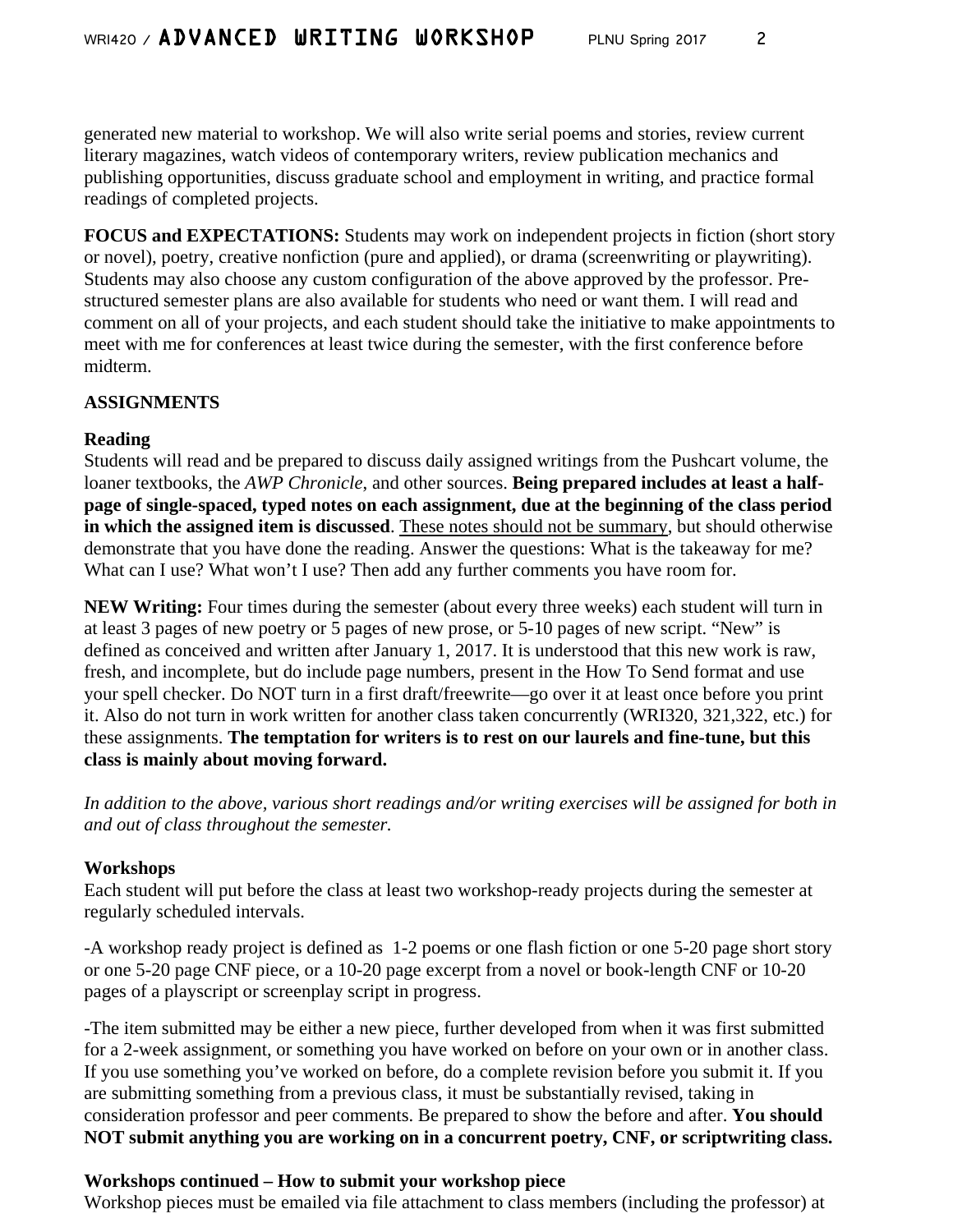least two calendar days before the workshop is held. For example, if your workshop is scheduled for a Thursday, then you must email your workshop piece no later than the Tuesday previous at 8 p.m. If your workshop is scheduled for a Tuesday, then you must email your workshop piece by the Sunday previous, no later than 8 p.m.

## **Midterm project**

Beginning the sixth week of classes, **e**ach student will give an organized, 5-10 minute report on the supplementary text they choose from the extensive Hill collection. The presentation will consist of (1) a short overview of the book from prepared notes, including a recommendation for or against reading the book and (2) a reading generated from an exercise or idea from the book. The exercise or idea may also be used for NEW writing assignments. The notes and exercise are due at the beginning of class on the day the report is due.

## **Final Project**

For the final project, senior Writing majors will complete a portfolio of 20-40 pages of finished work in the the LJML senior portfolio format. Junior Writing majors will also put together a draft portfolio that may be revised and augmented in the senior year. Non majors will collect their class writings in a folder that will be useful in future writing classes, grad school, or employment. All groups will research literary markets and prepare at least two submissions in ready-to-submit-toeditor format, with envelope and SASE.

# **ADVANCED WRITING ESSENTIALS**

1. WRITING TIME and a quiet place that you can write. Budget time for this class as you do for the others: two hours outside work for every class hours. That gives you six hours per week. Make that a minimum, and plan to write every day this semester, including Saturdays and breaks.

**ATTENDANCE** is crucial in a workshop course. If you think you may have to miss more than two class sessions this semester, please take the class at another time when you can get more out of it. Three absences before midterm triggers de-enrollment. **More than two absences will lower your grade.** After the third late arrival / early departure, these occurrences will count as half-absences. We may move the class meeting place around some—be sure to check in if you've been absent.

CLASS PARTICIPATION is also essential. We'll get to know each other well by mid-semester or so, but don't wait till then to speak up. Also, a workshop can't work without timely reading of material put before the workshop (rather than reading right before or during class) and making both written and oral comments regularly. Reading worsheets thoroughly before class is a primary component to a successful workshop. **Neglecting this crucial assignment more than once will lower your grade.**

ASSIGNMENTS & DEADLINES: My experience as a writer has taught me that (a) waiting for inspiration is usually a waste of time, and (b) working under pressure often produces inspired work. To encourage inspired work, all assignments and worksheet items must be turned in on the announced due date or they will not count for grade credit. **More than two missing or late items will lower your grade.** 

WRITING MECHANICS: All work turned in must be prepared as if each piece were being submitted to those artistic and picky souls who publish creative writing. **All work submitted for credit must use the supplied "How to Send" formats for each genre.** Proofread carefully, and run our work by other readers before you turn in anything. CAUTION: DO NOT THROW AWAY ANY DRAFTS UNTIL THE END OF THE COURSE.

**A WORD ON WORKSHOP DISCUSSIONS**: Feel free to write whatever you want. As a reader, strive for editorial detachment, offering constructive comments on projects put before the workshop,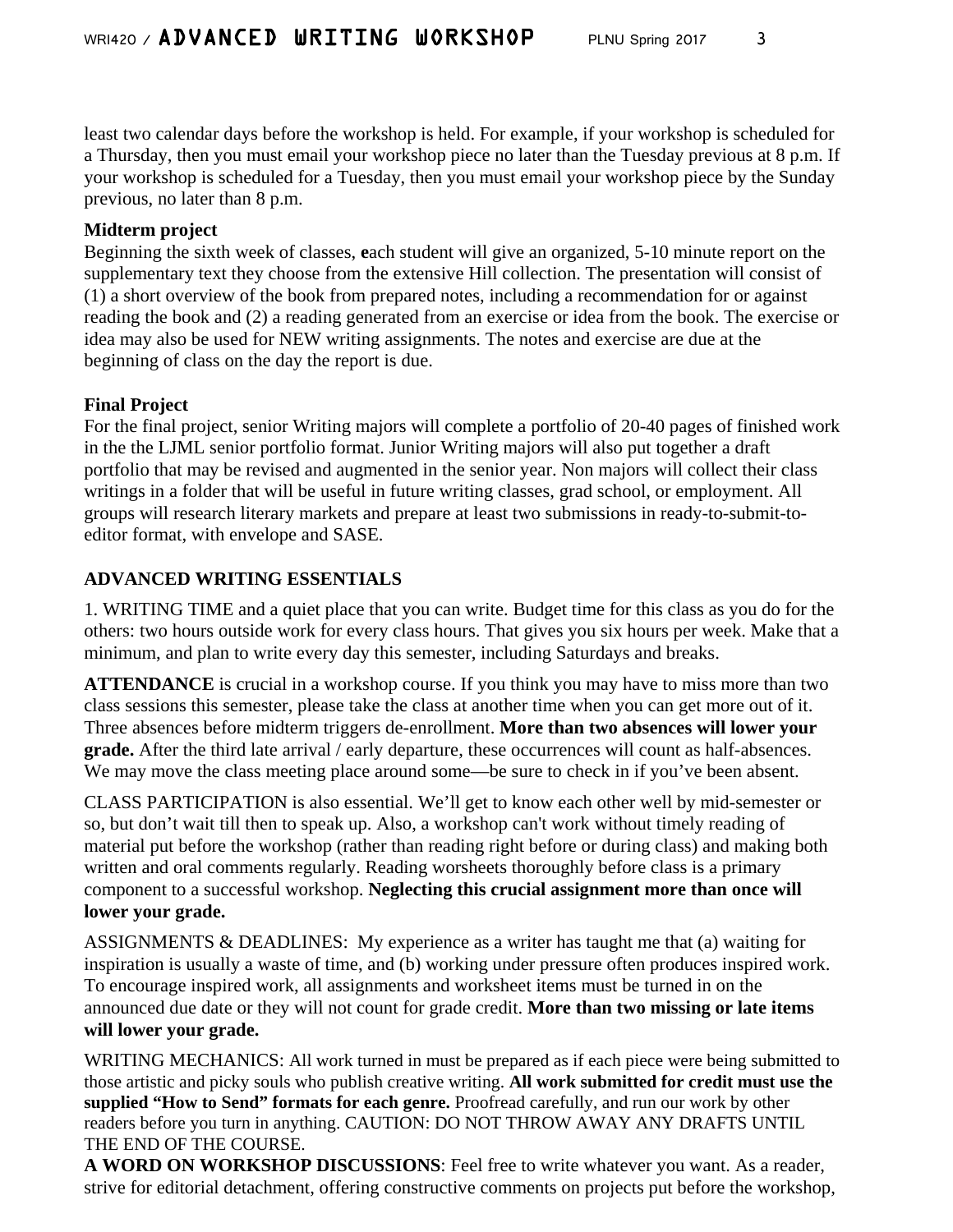regardless of whether you "like" them or not. I'm not overly fond of several of the assigned text pieces, but we are approaching writing in general and workshop pieces in particular as writers rather than literary or social critics, so personal, political, religious, and moral opinions should not dominate our discussions.

A CAVEAT ON "WRITING WHAT YOU WANT": You can write whatever you want without fear of shocking me; however, **you should not read anything aloud in class or in our public reading final that would offend those who avoid profanity. Likewise, you should not put such items before the workshop. If you have any question as to whether an item is okay to read out loud or put on the worksheet, always show it to me first.**

**Classroom Deportment:** Please, no private conversations during class discussions, doing work from other classes, texting, goofing off on your computer during class time, writing new work during discussions, or any other non-advanced writer attention-breakers. Violators will be deported to a WRI110 class and/or receive a lower grade.

**EVALUATION:** Grades will be based on completion of assignments, attendance, class participation and engagement, commitment to improvement, and demonstrated willingness to work at the craft of writing. Grades will NOT be based on your innate talent or lack thereof, your subject matter, writing style, or whether or not you agree with me in class discussions and workshop sessions.

**HOW TO GET THE GRADE YOU WANT:** I will use the following guidelines when I determine final grades. Pluses or minuses will attach where categories seem to overlap.

*How to insure an A:* Miss no more than one class session. Participate in every class. Work hard (multiple drafts) on your writing all semester. Do your best on all writing exercises. Follow all guidelines for writing time, deadlines and mechanics. Read workshop pieces well in advance of class time and annotate copiously. Get your work on the worksheet as often as possible. Turn in all your writing exercises to the class book editors. Schedule at least two conferences, one before midterm. Do a standout final portfolio.

*How to insure a B:* Miss no more than three sessions. Participate often. Read and write comments on worksheets before class. Miss no more than one assignment, revising often. Follow guidelines for writing time, deadlines and mechanics. Turn in all your writing exercises to the class book editors. Turn in the portfolio and final assignments on time. Do a conscientious and thoughtful final portfolio.

*How to insure a C:* Miss no more than four sessions. Participate regularly. Read all worksheets before class starts. Miss no more than three assignments. Put work on the worksheet at least twice. Follow mechanics guidelines and miss no more than one worksheet deadline. Turn in most of your writing exercises to the class book editors. Complete the final project.

*How to insure a lower grade:* Come unprepared, miss more than four classes, arrive late often, miss assignments or turn them in late, participate rarely, miss deadlines, read assigned material right before or during class, and don't pay much attention to the class guidelines.

**THE FINAL EXAM** will consist of a senior portfolio (or junior portfolio draft, or non-major writing collection) and public readings of work completed in this course. Our final is scheduled for Thursday, May 4 4:30 – 7:00.

AND FINALLY, This class will run on a cooperative basis. Comments and suggestions are always welcome. I'm open to alternate assignments and productive writing plans. Don't be shy about scheduling conferences—think of them as a regular and necessary part of the course.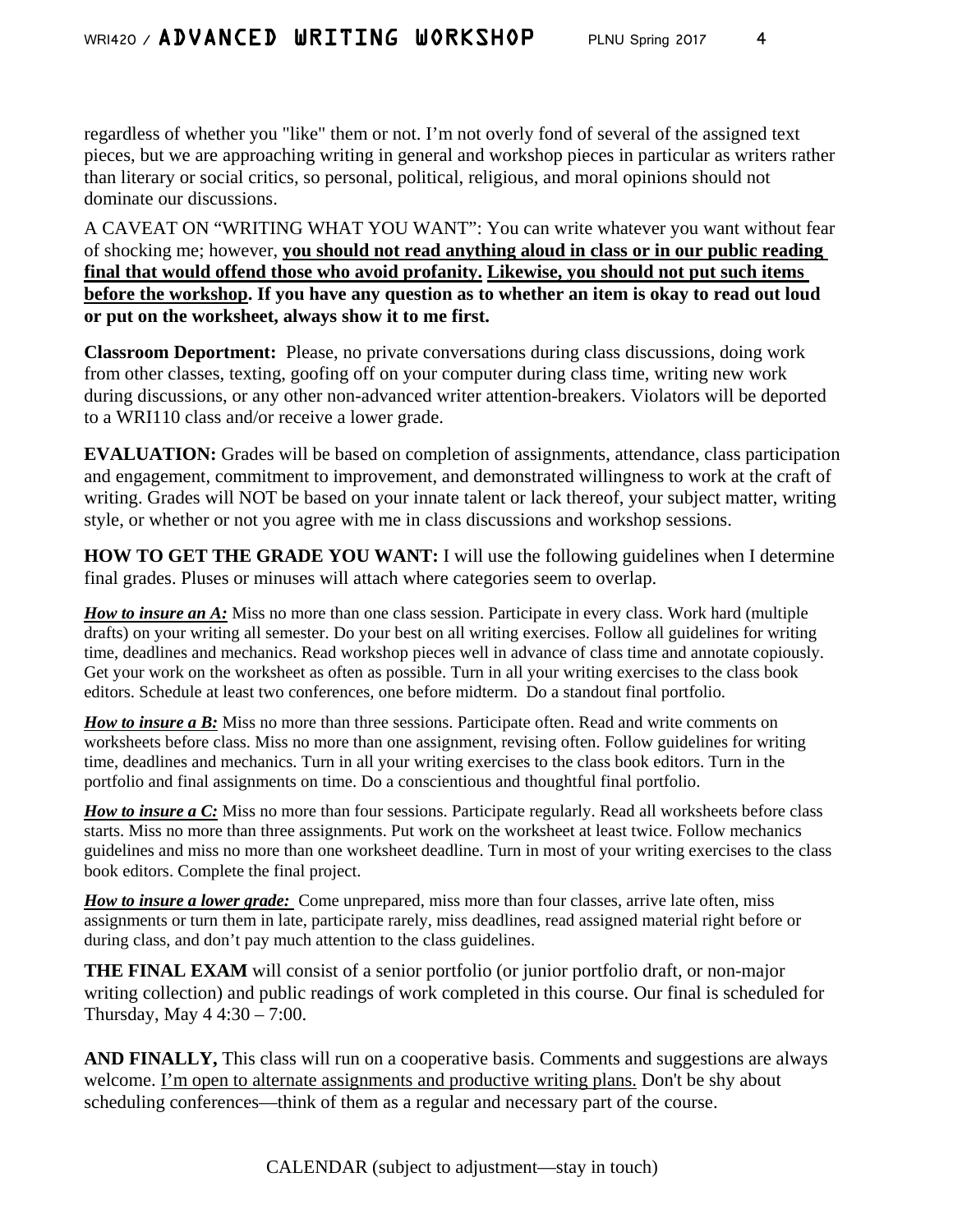| Week &<br><b>Dates</b>                      | <b>Topics &amp; Activities</b>                                                                                                          | Read by beginning of class<br>and type a response                                                                                                                                                                                                             | <b>Writing Assignments</b><br>due by beginning of<br>class /                                                                                                                          | <b>Provocative Questions,</b><br>Announcements,<br><b>Exhortations &amp;</b><br><b>Admonishments</b>                                                                                   |
|---------------------------------------------|-----------------------------------------------------------------------------------------------------------------------------------------|---------------------------------------------------------------------------------------------------------------------------------------------------------------------------------------------------------------------------------------------------------------|---------------------------------------------------------------------------------------------------------------------------------------------------------------------------------------|----------------------------------------------------------------------------------------------------------------------------------------------------------------------------------------|
| 1. THURS<br>1/12                            | Class intro.<br>How to Send formats.<br>How to write a poem<br>FREE Writer's<br>Chronicle<br>Pick a loaner textbook<br>Pass-around poem | Syllabus.                                                                                                                                                                                                                                                     | Notes on syllabus<br>questions                                                                                                                                                        | <b>GET THE PUSHCART</b><br><b>BOOK</b><br>What is "Writing for the<br>Reader?"<br>What makes a piece of<br>writing work?                                                               |
| 2. TUES<br>$1/17 -$<br><b>THURS</b><br>1/19 | Five steps to readable<br>fiction.<br>Pass-around story<br>How to write CNF                                                             | <b>Tues: Pushcart TBA</b><br>I'll pick the first Pushcart story;<br>please browse the book and pick<br>a story or poem you'd like to<br>discuss. Be sure to actually read<br>the piece before you recommend<br>it, since you'll be leading the<br>discussion. | Tues: Pushcart and<br>Writer's Chronicle notes<br>for discussion<br>Thurs: One new original<br>poem in HTS format<br><b>AND</b><br>One double-spaced page of<br>fiction in HTS format | What's good about this<br>poem? (From a writer's<br>POV)<br>We're looking at the Pushcart<br>pieces from a Writer's POV:<br>not what was done, but HOW<br>it was done.                 |
| 3. TUES<br>1/24<br><b>THURS</b><br>1/26     | TUES: Sign up for<br><b>Workshop first</b><br>round.<br>Thurs: Copies of first<br>round schedule<br>distributed.                        | Tues: Pushcart TBA                                                                                                                                                                                                                                            | Tues: Response poem<br>Thurs: Page 2 story                                                                                                                                            | What's the diff between<br>Playwriting and<br>Scriptwriting?<br>You must email your<br>workshop piece by the<br>beginning of the class<br><b>BEFORE</b> your workshop is<br>scheduled. |
| 4. TUES<br>1/31<br><b>THURS 2/2</b>         | Tues: TBA<br>THURS Workshop 1:<br>One item                                                                                              | <b>Read and annotate worksheets</b>                                                                                                                                                                                                                           | Tues: Response poem &<br>Page 3 story<br>Thurs Response poem and<br>Page 4 story                                                                                                      | Make a folder on your<br>computer for the stories and<br>poems you write for class<br>assignments. Label them<br>clearly, like so: "poem 1<br>response" "Page 3 Arizona<br>Story" etc. |
| 5. TUES<br>$2/7 -$<br><b>THURS 2/9</b>      | Tues: TBA<br>Thurs:<br>Workshop 2: one item<br>Tues: Sign up for<br>midterm reports                                                     | <b>Tues: Pushcart TBA</b>                                                                                                                                                                                                                                     | Tues: Response poem and<br>Page 5 story (ending)<br>Thurs: New Writing<br>package                                                                                                     | What's the difference between<br>fiction and CNF?<br>What's the difference between<br>short CNF and prose poetry?                                                                      |
|                                             | <b>BEGIN</b><br><b>SUBMITTING</b><br><b>ITEMS TO Google</b><br><b>Docs PAGE</b>                                                         | <b>BEGIN SUBMITTING ITEMS</b><br><b>TO Google Docs PAGE</b>                                                                                                                                                                                                   | <b>BEGIN SUBMITTING</b><br><b>ITEMS TO Google Docs</b><br><b>PAGE</b>                                                                                                                 | <b>BEGIN SUBMITTING</b><br><b>ITEMS TO Google Docs</b><br><b>PAGE</b>                                                                                                                  |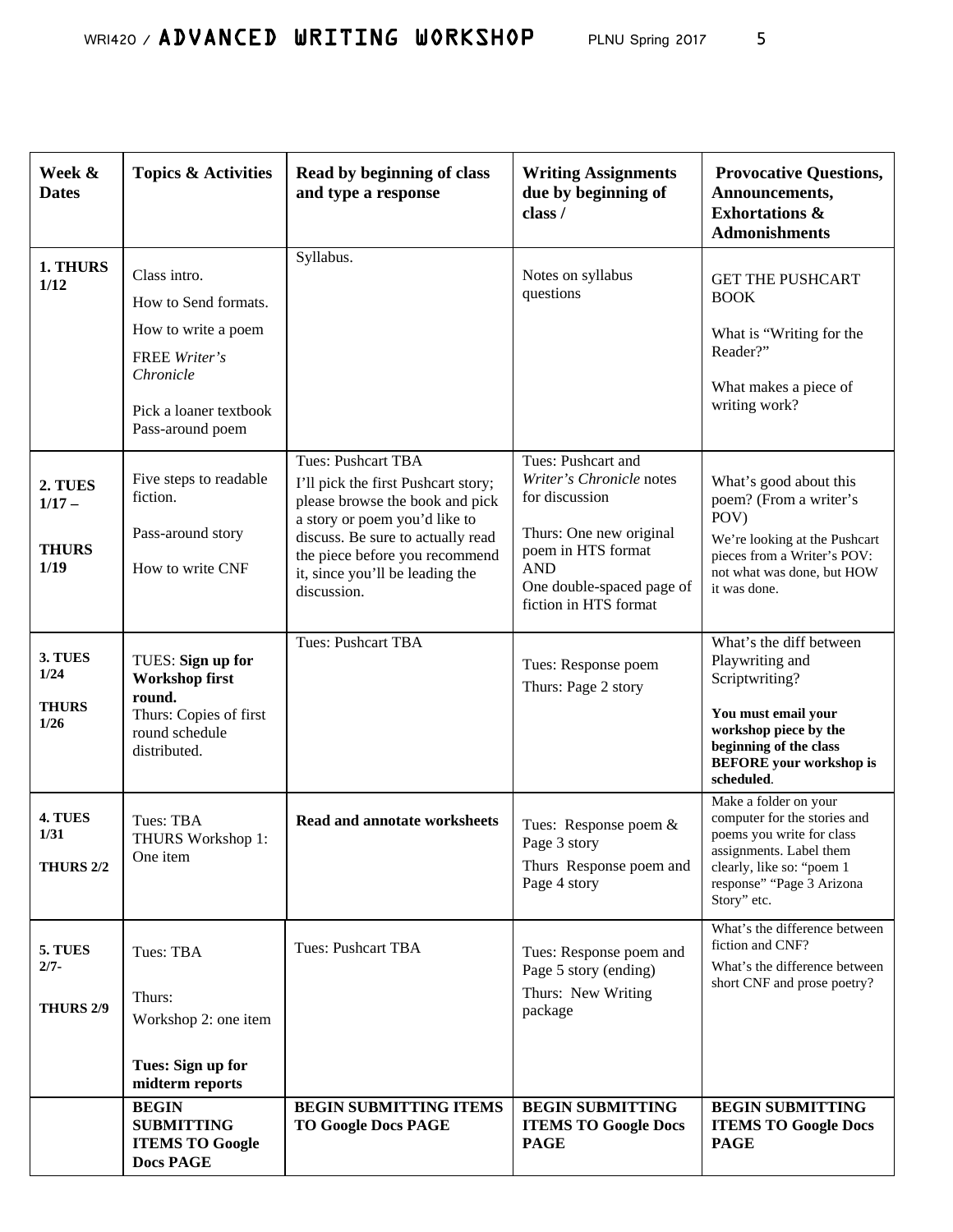| Week<br>&<br><b>Dates</b>                             | <b>Topics &amp; Activities</b>                                                            | Read by beginning of<br>class and type a response                                         | <b>Writing Assignments due</b><br>by beginning of class /                                                                                                                        | Provocative<br>Questions,<br>Announcements,<br><b>Exhortations &amp;</b><br><b>Admonishments</b>                                                                                                  |
|-------------------------------------------------------|-------------------------------------------------------------------------------------------|-------------------------------------------------------------------------------------------|----------------------------------------------------------------------------------------------------------------------------------------------------------------------------------|---------------------------------------------------------------------------------------------------------------------------------------------------------------------------------------------------|
| 6. TUES<br>2/14<br><b>THURS</b><br>2/16               | Tues & Thurs: Midterm<br>reports sign up<br>Tues:<br>Workshop 3:<br>Thurs:<br>Workshop 4: | <b>Tues: Pushcart TBA</b><br><b>Read and annotate</b><br>worksheets                       | Thurs: Real life to fiction: one<br>page of a true story from your<br>life or from someone you<br>know.<br><b>Thurs: Midterm Reports</b><br>begin<br><b>REPORT 1</b><br>REPORT 2 | Midterm reports are<br>essentially reviews:<br>Answer the question,<br>"Should I read this<br>book?" Also show and<br>discuss the writing<br>exercise or idea you<br>developed from your<br>book. |
| 7. TUES<br>2/21<br><b>THURS</b><br>2/23               | Tues<br>Workshop 5:<br><b>Thurs</b><br>Workshop 6:                                        | <b>LITERARY TEA? TBA</b><br><b>Pushcart TBA</b><br><b>Read and annotate</b><br>worksheets | Tues: Their Real Life to your<br>Fiction: Page 2<br>Tues: Their Real Life to Your<br>Fiction: Page 4<br>REPORT 3<br>REPORT 4<br><b>THURS: New Writing</b><br>package             | Are contemporary<br>writers smartening up<br>or dumbing down? If<br>there's an answer to<br>that question, should<br>we care?                                                                     |
| 8. TUES<br>2/28<br><b>THURS</b><br>3/2                | Workshop leftovers and/ or<br>field trip                                                  | <b>Pushcart TBA</b><br>LITERARY TEA? Or<br><b>Workshops TBA</b>                           | REPORT $5$<br>REPORT 6                                                                                                                                                           | Working with "gift"<br>material.                                                                                                                                                                  |
| Spring<br><b>Break</b>                                | (No Classes) Mar 6-<br>10                                                                 | (No Classes)                                                                              | (No Classes) Mar                                                                                                                                                                 | (No Classes)                                                                                                                                                                                      |
| 9.<br><b>TUES</b><br>$3/14-$<br><b>THURS</b><br>3/16  | Tues:<br>Workshop 7 1-2 items<br>Thurs:<br>Workshop 8 1-2 items                           | <b>Annotated Worksheets</b>                                                               | REPORT 7                                                                                                                                                                         |                                                                                                                                                                                                   |
| 10.<br><b>TUES</b><br>$3/21-$<br><b>THURS</b><br>3/23 | <b>CONFERENCES</b><br>(No Class Thursday: Easter<br><b>Break</b> )                        | <b>TBA</b>                                                                                | <b>TBA</b>                                                                                                                                                                       |                                                                                                                                                                                                   |

COURSE CALENDAR continued (subject to adjustment—stay in touch)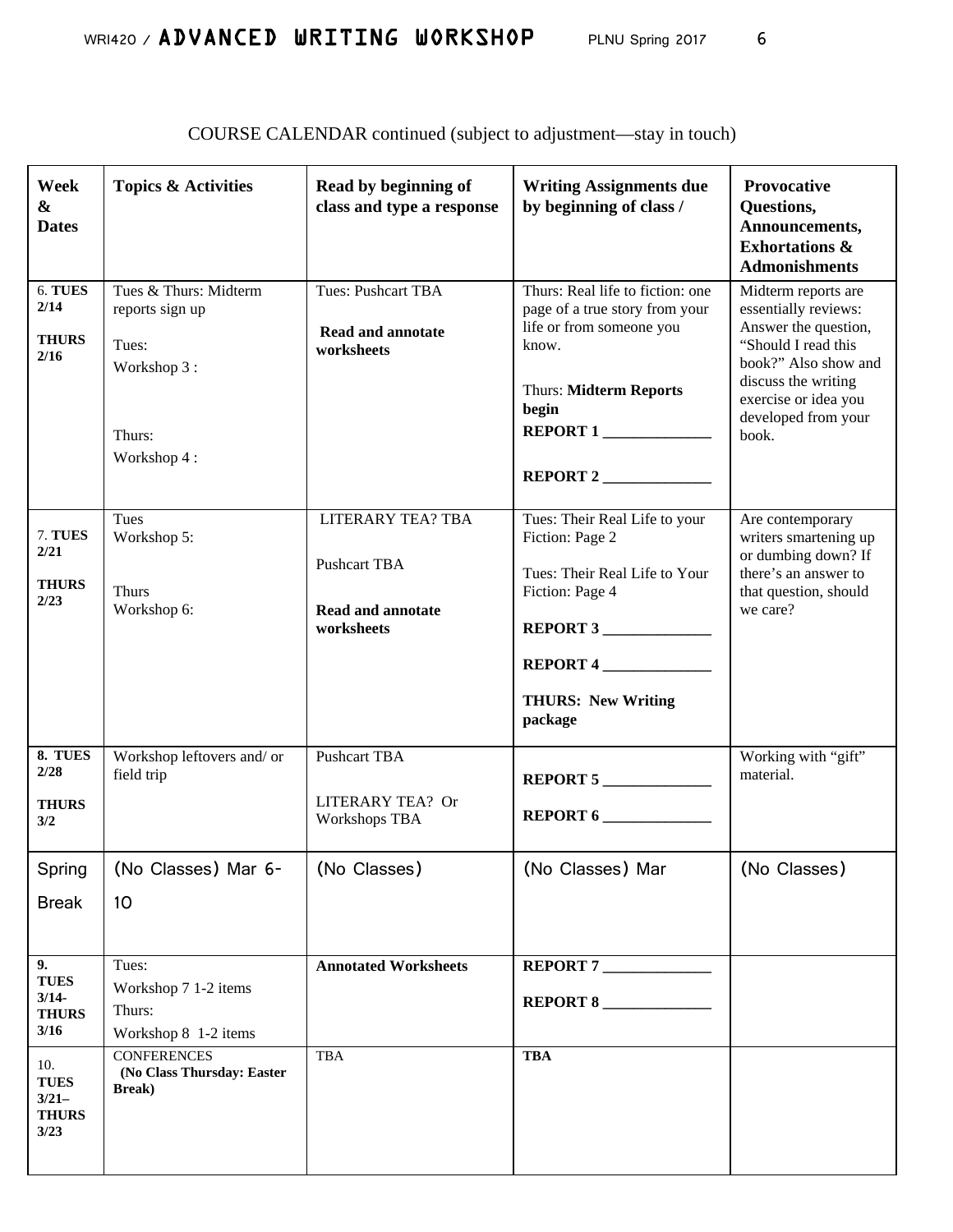# COURSE CALENDAR continued (subject to adjustment—stay in touch)

| <b>Week &amp; Dates</b>                                                                 | <b>Topics &amp; Activities</b>                                                                                                                                  | Read by beginning of<br>class and type a<br>response                                                                                                                                                   | <b>Writing Assignments due by</b><br>beginning of class /                                       | <b>Provocative</b><br>Questions,<br>Announcements,<br><b>Exhortations &amp;</b><br><b>Admonishments</b>                                    |
|-----------------------------------------------------------------------------------------|-----------------------------------------------------------------------------------------------------------------------------------------------------------------|--------------------------------------------------------------------------------------------------------------------------------------------------------------------------------------------------------|-------------------------------------------------------------------------------------------------|--------------------------------------------------------------------------------------------------------------------------------------------|
| 11. TUES 3/28<br><b>THURS 3/30</b>                                                      | Tues: Workshop 9:                                                                                                                                               | Pushcart: Reader's Choice<br><b>TBA</b><br><b>Annotated Worksheets</b>                                                                                                                                 | TUES: New Writing package<br><b>THURS:</b> Senior Exit Exams<br>OR ANOTHER DATE TBA             | Be sure to get your<br>work in to the<br>editors so we can<br>have a complete<br>book                                                      |
| 12. TUES 4/4-<br>THURS 4/6                                                              | Tues: Workshop 10:<br>Thurs: Workshop 13:<br><b>SEMINAR: HOW TO</b><br><b>SEND YOUR WORK</b><br>FOR PUBLICATION                                                 | Thurs: Look on the internet<br>for online journals to submit<br>your work. Find at least 3 and<br>bring in the titles and<br>addresses.<br><b>Annotated Worksheets</b>                                 | <b>TBA</b><br><b>ALL ITEMS TO Google Docs</b><br>page & CLASS BOOK<br><b>EDITORS</b> by Tuesday | Type "Poetry online<br>journals" "Short<br>stories online<br>journals" or CNF<br>online journals" to<br>find lots of markets               |
| 13. TUES 4/11<br><b>THURS 4/13</b>                                                      | Tues: Workshop 14:<br>Thurs: Workshop 15:<br><b>MORE ON</b><br><b>PUBLICATION + Intro</b><br>to Grad School                                                     | Thurs: On the Internet or<br>by perusing the Writer's<br>Market in the library, find<br>at least 3 places you could<br>mail your work. Bring the<br>addresses to class.<br><b>Annotated Worksheets</b> | <b>TBA</b>                                                                                      | Grad school may not<br>increase your student<br>loan debt-thanks to<br>inflation, it may even<br>lower it.                                 |
| 14. TUES 4/18-<br><b>THURS 4/20</b>                                                     | Tues: Workshop 16:<br>More on grad schools as<br>interest dictates.                                                                                             | <b>Annotated Worksheets</b>                                                                                                                                                                            | TUES: Draft of Portfolio in progress<br>or New Writing package<br>THURS: Draft of class book    | Begin to pull the final<br>stuff together this<br>week.                                                                                    |
| 15. TUES 4/25-<br><b>THURS 4/27</b><br><b>FINAL EXAM</b><br>Thursday May 4,<br>$4:30-7$ | Leftovers & Class Wrap<br>and $\prime$ or Conferences<br>Bring 10 minutes worth to<br>read. Follow the guidelines<br>for how to present and<br>what to include. |                                                                                                                                                                                                        | THURS:<br><b>FINAL PORTFOLIO</b><br><b>Include Mailings</b><br><b>CLASS BOOK</b>                | Continue writing for<br>the rest of your life<br>as if you had<br>another New<br><b>Writing Package</b><br>due next week<br>Keep in touch! |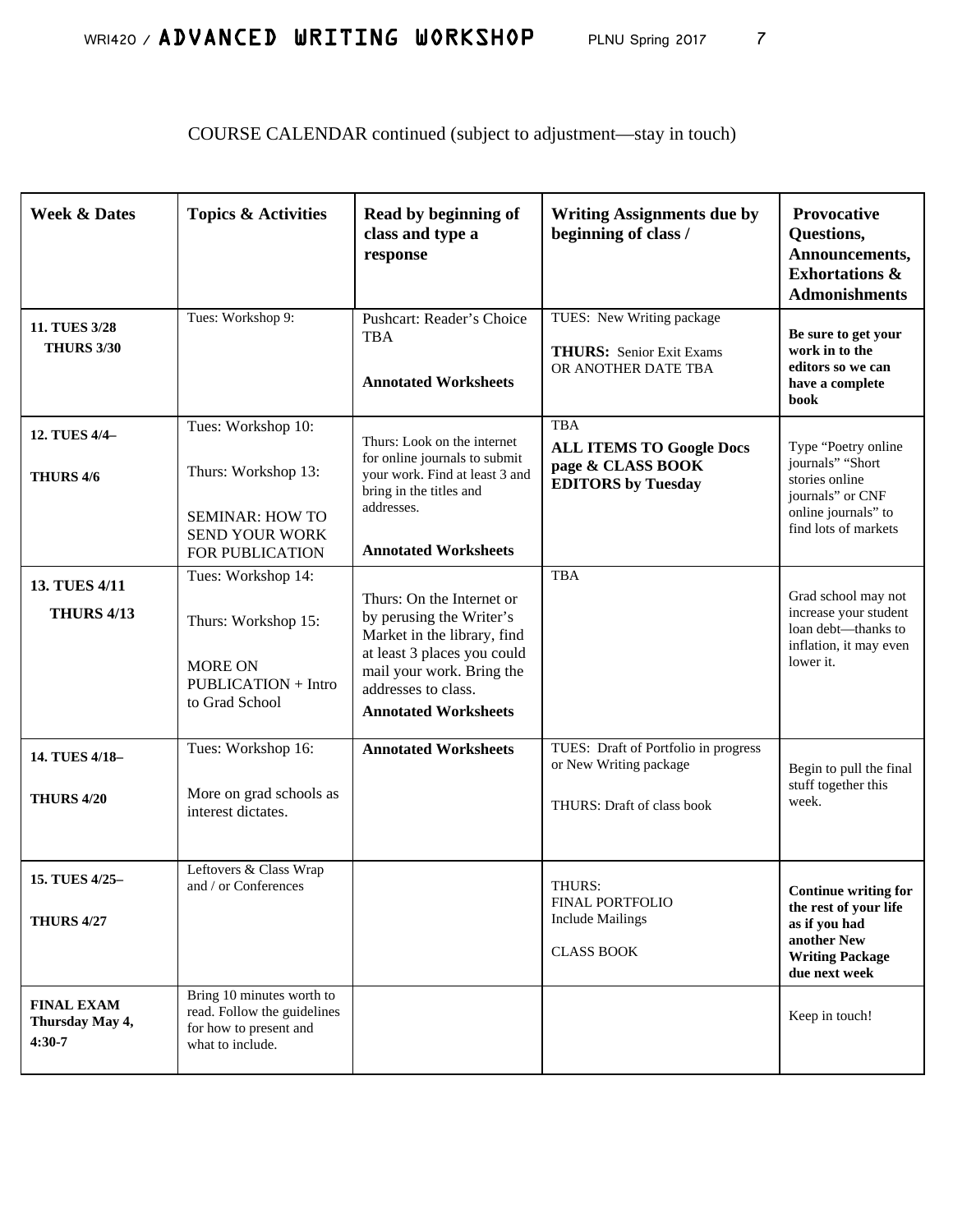# WRI420 / ADVANCED URITING UORKSHOP PLNU Spring 2017 8

### **TWO SAMPLE STRUCTURED SEMESTER PLANS**

**(If you think you might work better with a structured plan for your semester writing output, use one of these or see me to work out a custom version that will suit you best)**

#### **I. FICTION FROM REAL LIFE**

**HOW IT WORKS: 1-3 page strictly autobiographical accounts on assigned topics are due on alternate Tuesdays and handed back within two**  days. By the following Thursday, a story based on the account is due. How closely the story follows the account is entirely up to the author. **Due date ASSIGNMENT**

Autobiographical Account #1: an incident from childhood or early adolescence.

Short Story 1: based on Autobiographical Account I. First-person narrative.

AA # 2: A favorite anecdote involving family or friends.

SS # 2: Based on AA # 2. Third-person narrative.

AA # 3: A conflict or misunderstanding with another person which occurred previous to 2005/

SS # 3: Based on AA # 3. Omniscient narrative.

AA # 4: A memorable event from the recent past.

SS # 4: Based on a *classmate's*AA # 4. First- or third-person narrative.

AA #5: A personal epiphany and the events surrounding it. Childhood to present.

SS # 5: Based on AA # 5. Any narrative style.

Final Project, complete draft. Revise any assignment, working toward a complete short story (5-12 pages) in the approved submission form. Any narrative style.

Final Project, two ready-to-mail stories, and portfolio due.

### **II. NARRATIVE POETRY FROM REAL LIFE**

**HOW IT WORKS: 1-3 page strictly autobiographical prose accounts on assigned topics are due on alternate Tuesdays and handed back within two days. By the following Thursday, a group of 1-3 poems (with drafts attached) based on the account is due. How closely the finished poems relate to one another or to the original autobiographical account is entirely up to the author.** 

#### **Due date ASSIGNMENT**

Autobiographical Account #1: a scene from early childhood (age 0-10)

Narrative Poem (s) 1: based on Autobiographical Account I. Rhyming poem, any style.

AA # 2: A favorite family anecdote about an ancestor.

NP # 2: Based on AA # 2. Free verse or rhyme, any style.

AA # 3: A conflict or misunderstanding with another person which occurred in early adolescence (age 11-15)

**\_\_\_\_\_\_\_\_\_\_\_\_\_\_\_\_\_\_\_\_\_\_\_\_\_\_\_\_\_\_\_\_\_\_\_\_\_\_\_\_\_\_\_\_\_\_\_\_\_\_\_\_\_\_\_\_\_\_\_\_\_\_\_\_\_\_\_\_\_**

NP # 3: Based on AA # 3. Two poems, one from each perspective. Free verse.

AA # 4: A memorable event from the recent past.

NP # 4: Based on a *classmate's*AA # 4. Sonnet, villanelle, sestina, or other formal poem.

AA # 5: A personal epiphany and the events surrounding it. Childhood to present.

NP # 5: Based on AA # 5. Any style.

**Final Project, complete draft. Revise all poems (including the abandoned ones) written since the beginning. Use approved submission form. Final Project, three ready-to-mail packs, and portfolio due.**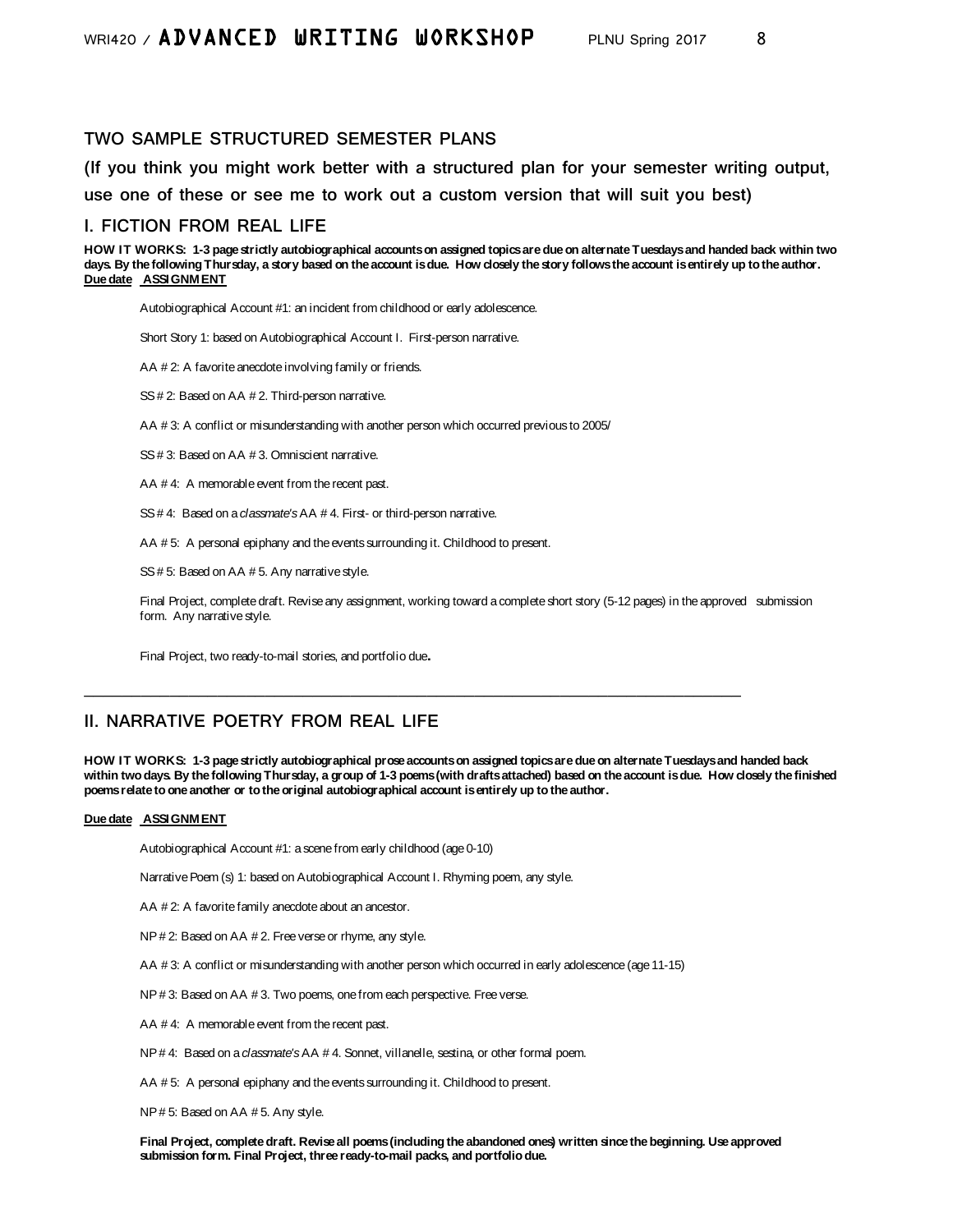# WRI420 / ADVANCED URITING UORKSHOP PLNU Spring 2017 9

Rick Hill 4951 Arroyo Lindo Ave San Diego CA 92117 (858) 270-5227 rhill@pointloma.edu

HOW TO SEND A POEM FOR PUBLICATION (Use this format for all your poem assignments)

> *Hey, lookit this cool format job—this poulet has been around the block a few times!* —Ronald McBardbird, Editor, *Poultry* Magazine

Set up your poem like this one With your name & address at the top Followed by the title in caps Either centered or flush left

If you have an epigraph Center your title And under it put the epigraph as shown above In italics and smaller type

Single-space unless publication guidelines say otherwise Use black ink and avoid *fancy fonts:*  Courier, Times New Roman or Ariel 12 pt. type are best unless there's some good reason Not to use them, like fitting a long line on one line

Generally poems start at the left margin But you can center them Or have any configuration of indents You think necessary

It's best not to crowd pages, and if The poem continues past the first page You need to tell the reader whether the start Of the next page is the same stanza or a new one

If the stanza continues on next page, write, on the right: [CONTINUED, SAME STANZA] (include the brackets) If the next page starts a brand new stanza You can indicate it like so:

[CONTINUED, NEW STANZA]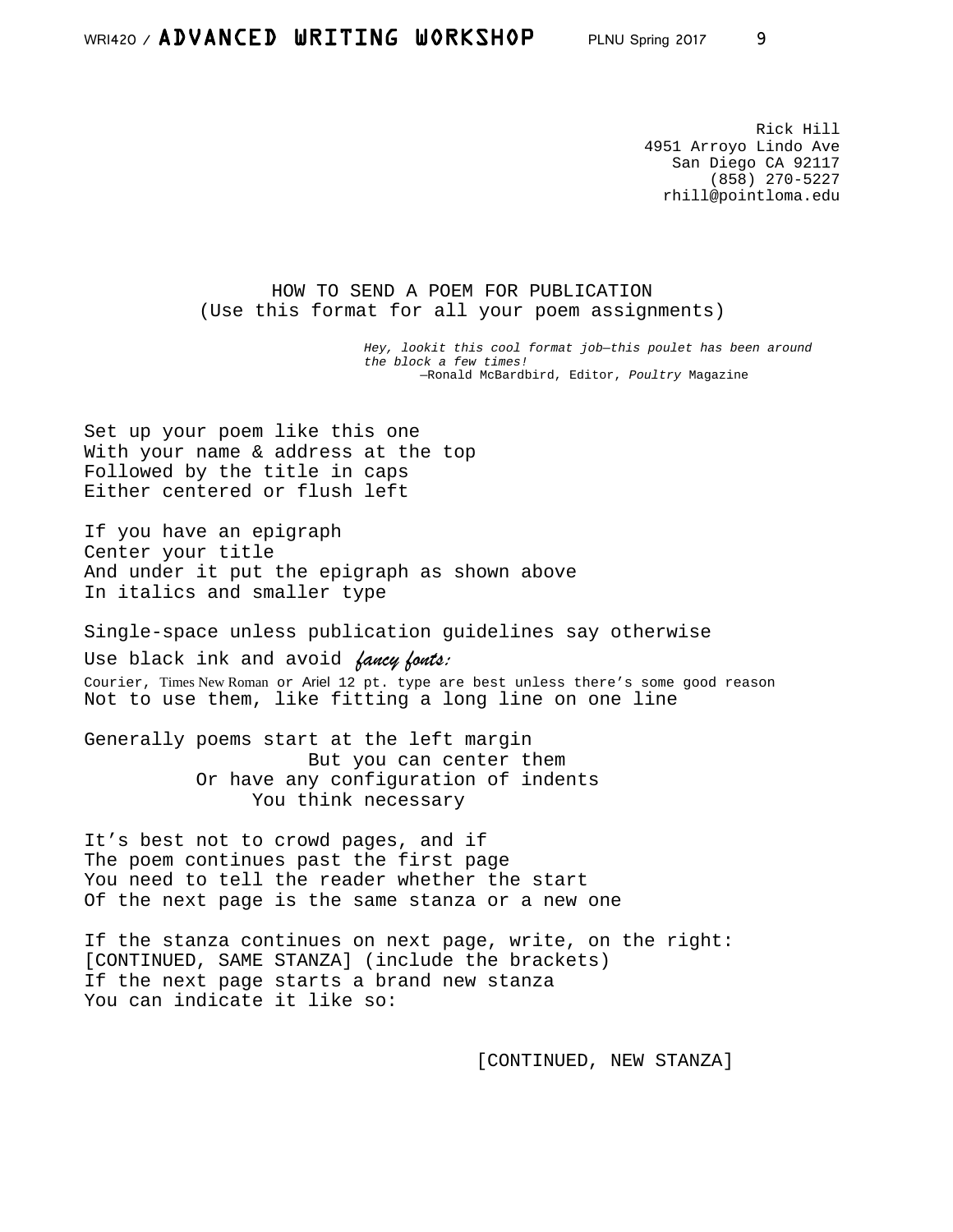Rick Hill / How To / 2 of 2

It's best if possible to not break stanzas between pages but Sometimes you just have to break them with "Continued, Same Stanza" Just indicate clearly what you're doing And there should be no problem

Send your real poem single-sided Rather than double-sided as this example And set up your second page as above with your name, a short title and the page number and how many pages total and oh yes if the poem has really long lines like this one indicate that the line is continuing by indenting as in this example (you can also tell that this is all one line in this poem because all the starts of my real lines are capitalized (not to say that you have to capitalize the starts of your lines)and that like the other stanzas, this one has four lines(not to say you have to have four-line stanzas in your poems), and remember that the magazine may break the long line in different places than you broke it in your manuscript, but it's no problem since you meant it to be all one line anyhow

Well that's About it Except that you don't have to write "The End" at The End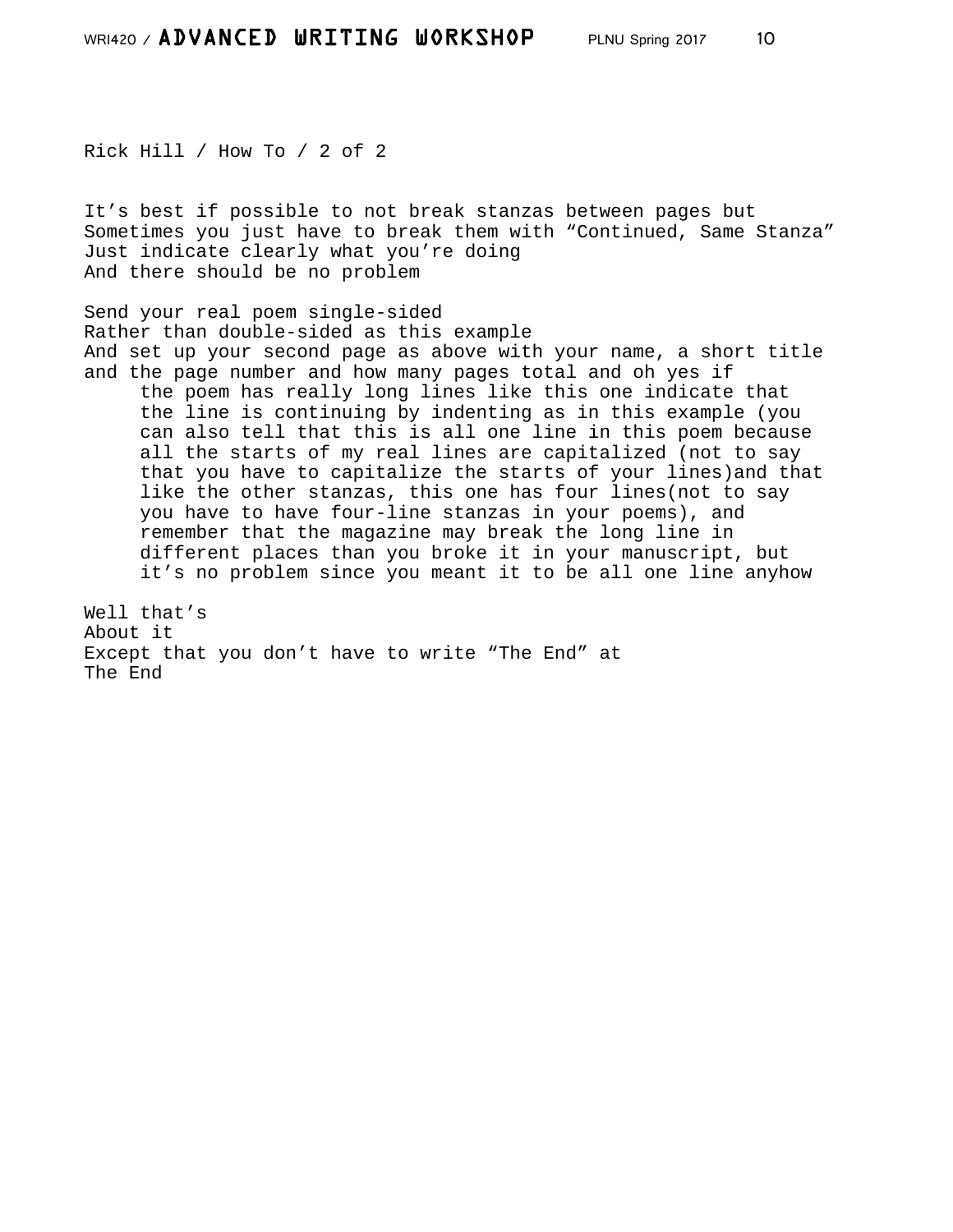Richard Hill About 850 words 4951 Arroyo Lindo Ave. © Richard Hill San Diego CA 92117 (858) 270-5227 rhill@ptloma.edu

### Here's How to Prepare and Send a Short Story Manuscript

### by Rick Hill

This document is both an explanation and a model for submitting stories to magazines. You may see variations to my suggestions here and there, and you should always go by the guidelines of the individual magazines in the *Writers' Market*.

Starting in the top left corner, put your name, address, phone number, and e-mail, as I have on this page. If you use a pen name or nickname for the story, you'll type that under your title. Up here should be the name you cash checks by. Sometimes they ask for a social security number, too; if they don't ask, you don't need to include it.

In the top right corner, put the approximate number of words (rounding off in increments of 25) right after the word "About." Directly under your word count, type your name with a "©" (copyright symbol) in front of it. In Word, you can find the © under "Insert," then "Special Characters." The copyright symbol tells them you're offering North American serial rights, which means that if they buy it, they get to print it once for their money; then the rights revert back to you. Sometimes magazine guidelines say "buys all rights," which means they own the story forever and can print it all they want without even checking with you first. If the magazine you're sending to does have an "all rights," policy, then you have to decide if you want to sell them the story for all time. Usually it's worth it to do so in order to be published, especially for a new author. If you do decide to sell all rights, put the words "copyright optional" or "all rights offered" instead of your name and the little copyright sign. If you're sending a story that has already been published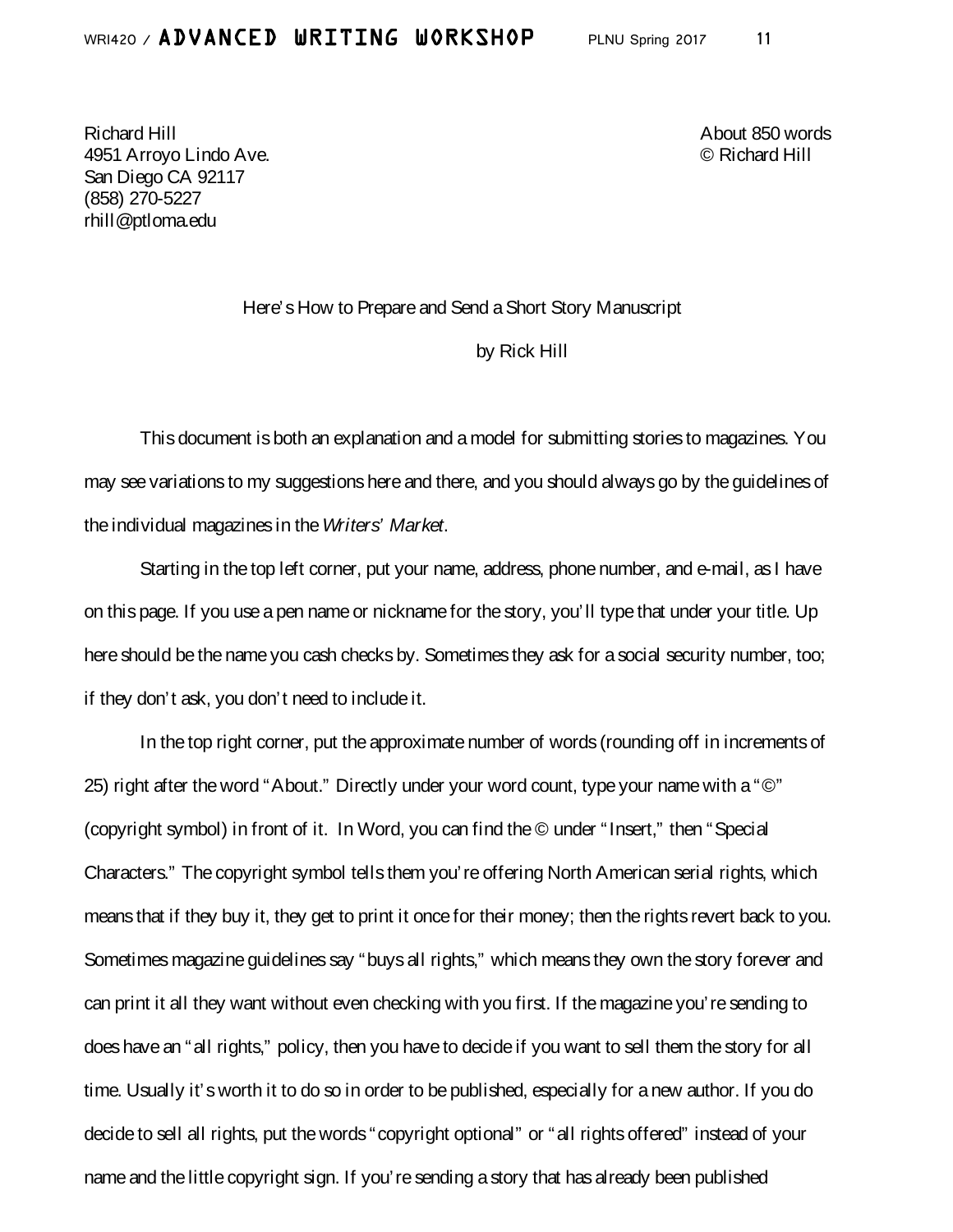[USE THIS HEADER STYLE, ADAPTED FOR YOUR STORY:] Hill / How to Send / 2 somewhere else (besides a school magazine) then put "reprint rights offered" and include a note on your cover letter telling the particulars of the previous publication.

Once you have the top matter squared away, space down to a bit above the middle of the page and center your title in a regular font (no caps, bold, italic, quote marks etc.). Underneath the title, center "by" (small "b") followed by the name you want used in the publication—either the same name as at the top, or a nickname, or a pen name. (Nick Danger? Lance Starfire? Tiffany La Amour? Sarah Shiloh?)

Now to format the body of the story. Double space again, go back to left justified, indent your first paragraph, and start typing. All stories should be sent double spaced, with one-inch margins, regular size type, and regular typing paper, on one side of the page. It's best not to rightjustify text. A few neat handwritten corrections used to be okay, but in the age of computers, editors expect no crossouts or additions, and they're sticklers for well-proofread copy.

Starting with page two of your story, you should have a header with your last name, a short title, and the page number in the top right corner. Then just continue typing page after page with headers until the end. You don't have to write "The End" at the end, but you can if you want to.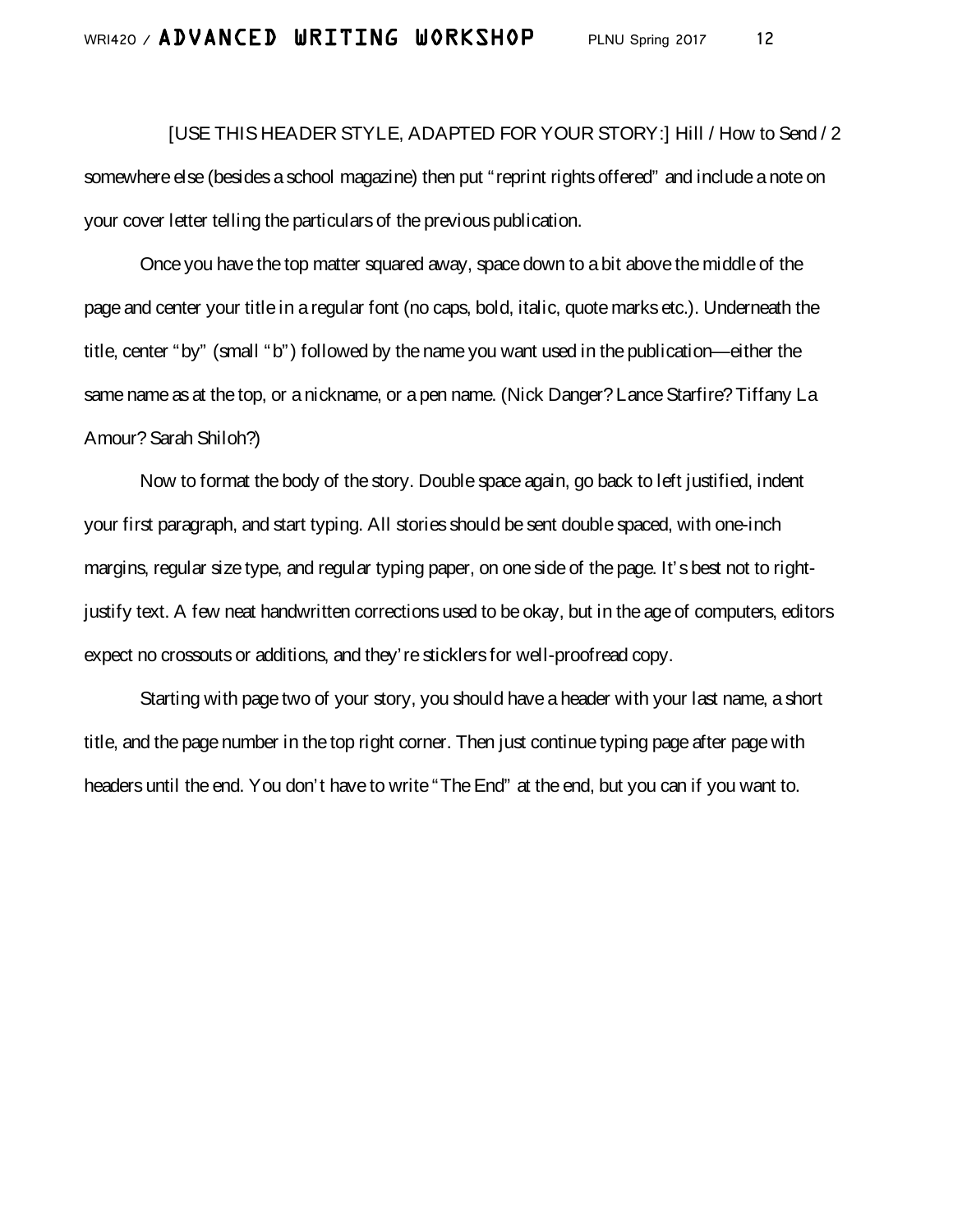# WRI420 / ADVANCED URITING UORKSHOP PLNU Spring 2017 13

Richard Hill About 625 words 4951 Arroyo Lindo Ave © Richard Hill San Diego, CA 92117 (858) 270-5227 rhill@ptloma.edu SS# XXX-XX-XXXX

# Here's How to Prepare a CNF Manuscript by Rick Hill

Here's a model for submitting all your CNF efforts in this class. This model will also work for submitting CNF to magazines. You may see variations to my suggestions here and there, and you should always go by the guidelines of the individual magazines in the*Writers' Market*, which may occasionally deviate from this default mode. But if you don't hear otherwise, this way will work, and, again, it is the required format for all class CNFs.

### **Getting the Heading Right**

Starting in the top left corner, you put your name, address, phone number, and e-mail. If you use a pen name or nickname for the piece, you'll type that under your title. Up here should be the name you cash checks by. Editors who pay for stories need a social security number; you might as well include it. For this class, you can use your student number instead.

In the top right corner, put the approximate number of words (rounding off in increments of 25) right after the word "About." Directly under your word count, type your name with a "©" in front of it (in Microsoft Word, typing a "(c)" will get you a "©". This copyright symbol tells the editor you're offering North American serial rights, which means that if the magazine buys it, they get to print it once for their money. Sometimes magazine guidelines say "buys all rights," which means they own the story forever and can print it all they want without even checking with you first. If the magazine you're sending to does have an "all rights," policy, then you have to decide if you want to sell them the story for all time. Usually it's worth it to do so in order to be published, especially for a new author. If you do decide to sell all rights, put the words "copyright optional" or "all rights offered" instead of your name and the little copyright sign.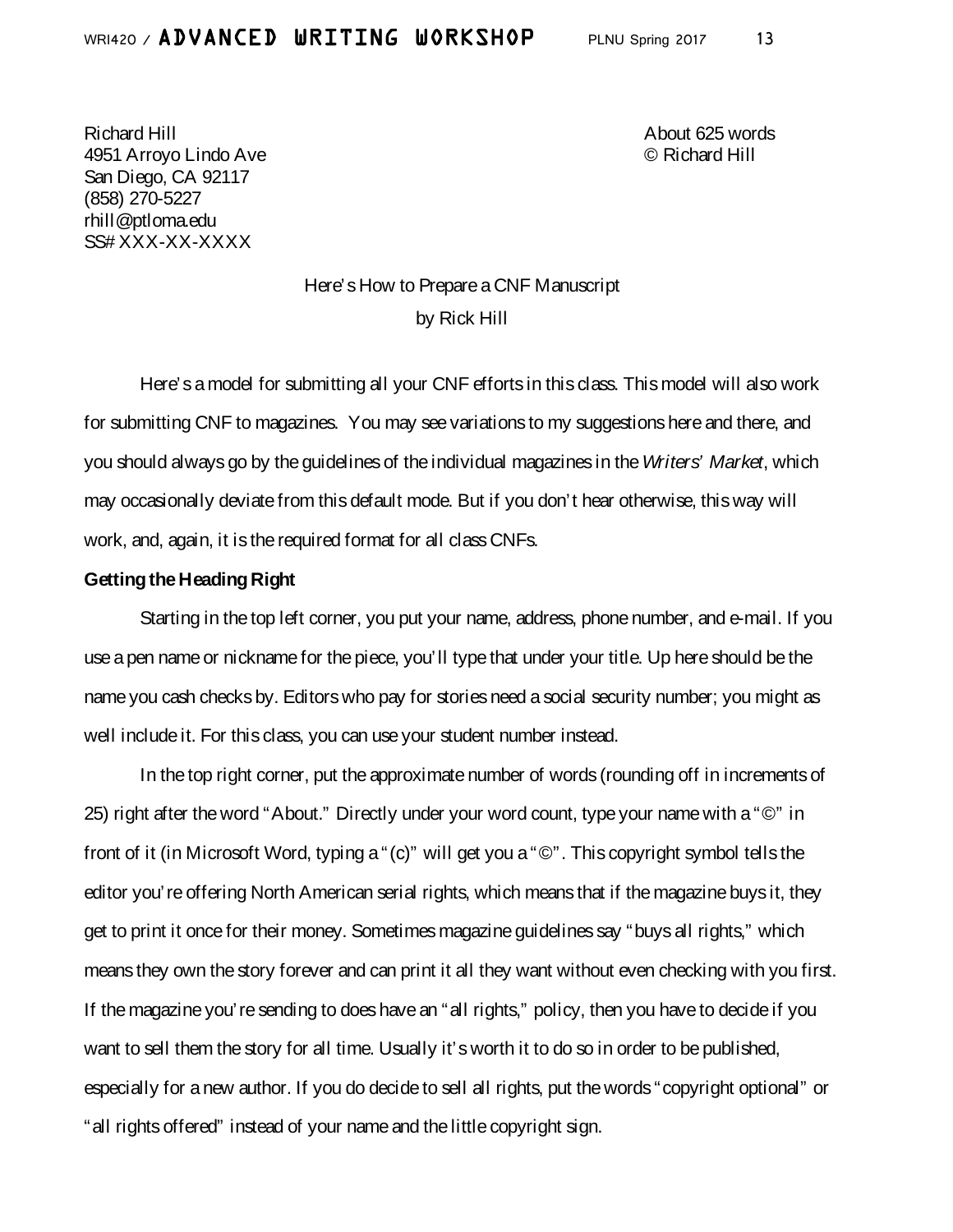### [USE THIS HEADER:] Hill / How to Send /2 of 2

### **How to Title**

Once you have the top matter squared away, space down a few double spaces to a bit above the middle of the page and center your title in a regular font (no caps, bold, italic, quote marks etc.). Underneath the title, center "by" (lower-case b) followed by the name you want used in the publication—either the same name as at the top, or a nickname, or a pen name.

Now you get to the body. Double-space again, go back to left justified, indent your first paragraph, and start typing. All submissions to magazines should be sent double spaced, with one-inch margins, regular size type, and regular typing paper, on one side of the page. It's best not to full-justify text. A few neat handwritten corrections used to be okay, but in the age of computers, editors expect no crossouts or additions, and they're sticklers for well-proofread copy. Your CNF may use subheads, as this model does, if they work well.

### **Second Page Header**

Starting with page two of your story, you should have a header with your last name, a short title, and the page number in the top right corner. Some people put the short title on the right and the page number on the left. Either way is okay; just be consistent. After the header, simply continue typing page after page with headers until the end. I used double-side printing in this example and you can double-side your class assignments to save paper, but when you send to editors, you should print on one side of the page only (this makes it easier for them to read and to make copies if they need to). When you get to the end of the piece (as I have gotten to the end of this model) you should either write "The End" or the symbol  $# # #$ , like so: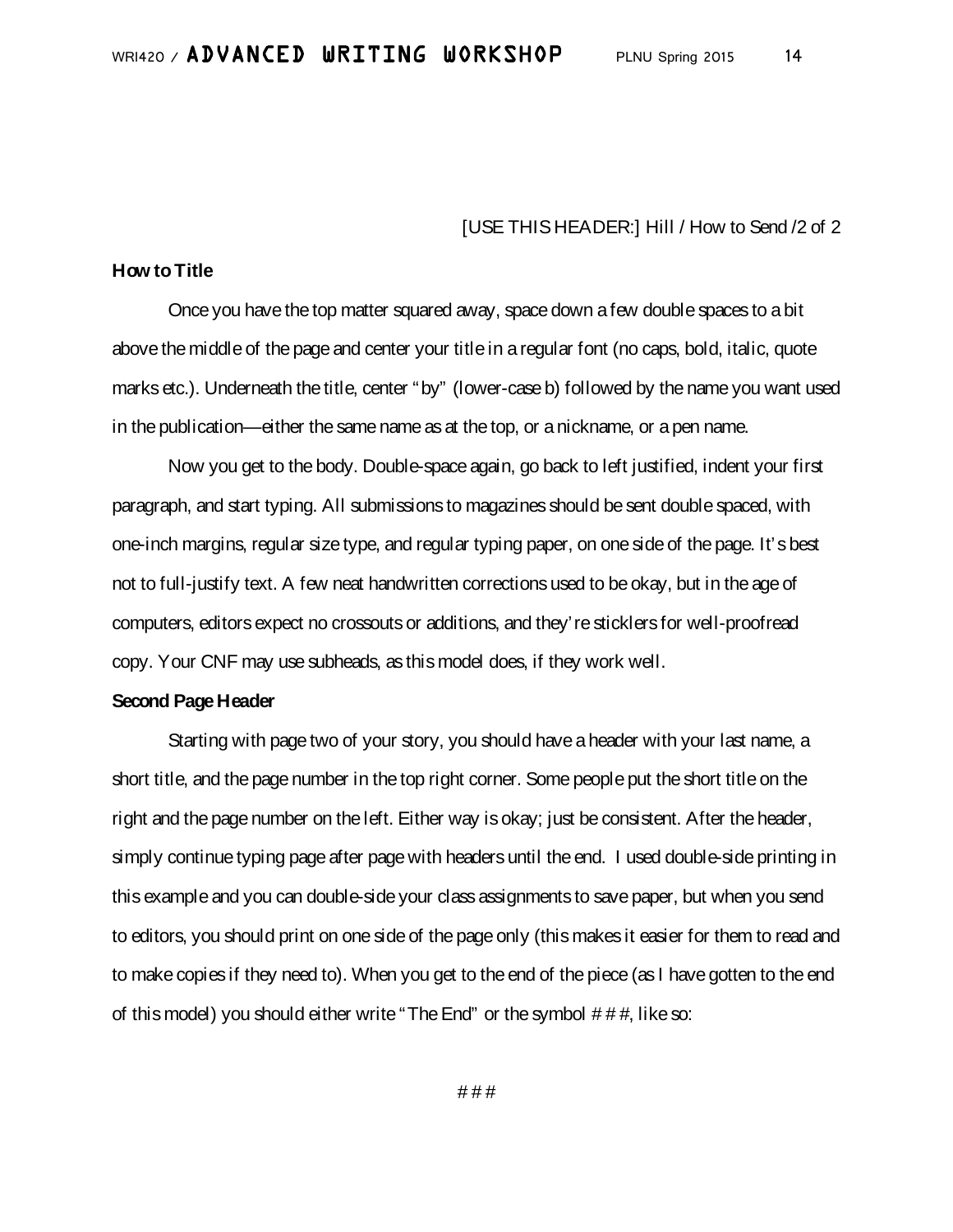## **A BASIC FORMAT FOR PLAYSCRIPTS** by Rick Hill

*Characters:*

DR. HILL, a professor BILL ORBIE, a 9th year senior DORA SLOE, a serious junior FRED FELTIS, an energetic freshman

*Scene 1: In the classroom, right before class begins*

DR. HILL: Bill, it's great to see you have a stapler for class today.

BILL: Uh, it's Dora's. I just borrowed it a minute to fix my skateboard.

DR. HILL: Well, where's YOUR stapler, then?

DORA: Please don't hit him, Dr. Hill. He has a plate in his head. That's why he's so basic.

DR. HILL: Hit him? I've never hit anyone--

BILL: I got it when I was in Freshman Writing back in '08. I kept forgetting to use my spell checker. It was an accident, though. Dr. Johnson is a nice lady, really. Just a little excitable. She should be out of jail soon.

DR. HILL: Hmmm. Well, anyhow, I wanted to make sure you both knew how to set up a playscript. First you center your title up at the top. And make sure you put your name, a short title, and the page number at the top right side of every page after page 1. Uh, what are you writing, there, Dora?

DORA: I'm taking notes, using fiction technique! [*reading from notebook*] "'First you center your title up at the top,' Dr. Hill exclaimed as he strode majestically to the blackboard."

BILL: Uh, Who's Dr. Jill? Is it time for lunch yet, Dora?

DR. HILL: I'm Dr. Jill. I mean, I'm Dr. Hill. But let's get back to---wait a minute! Who's this?